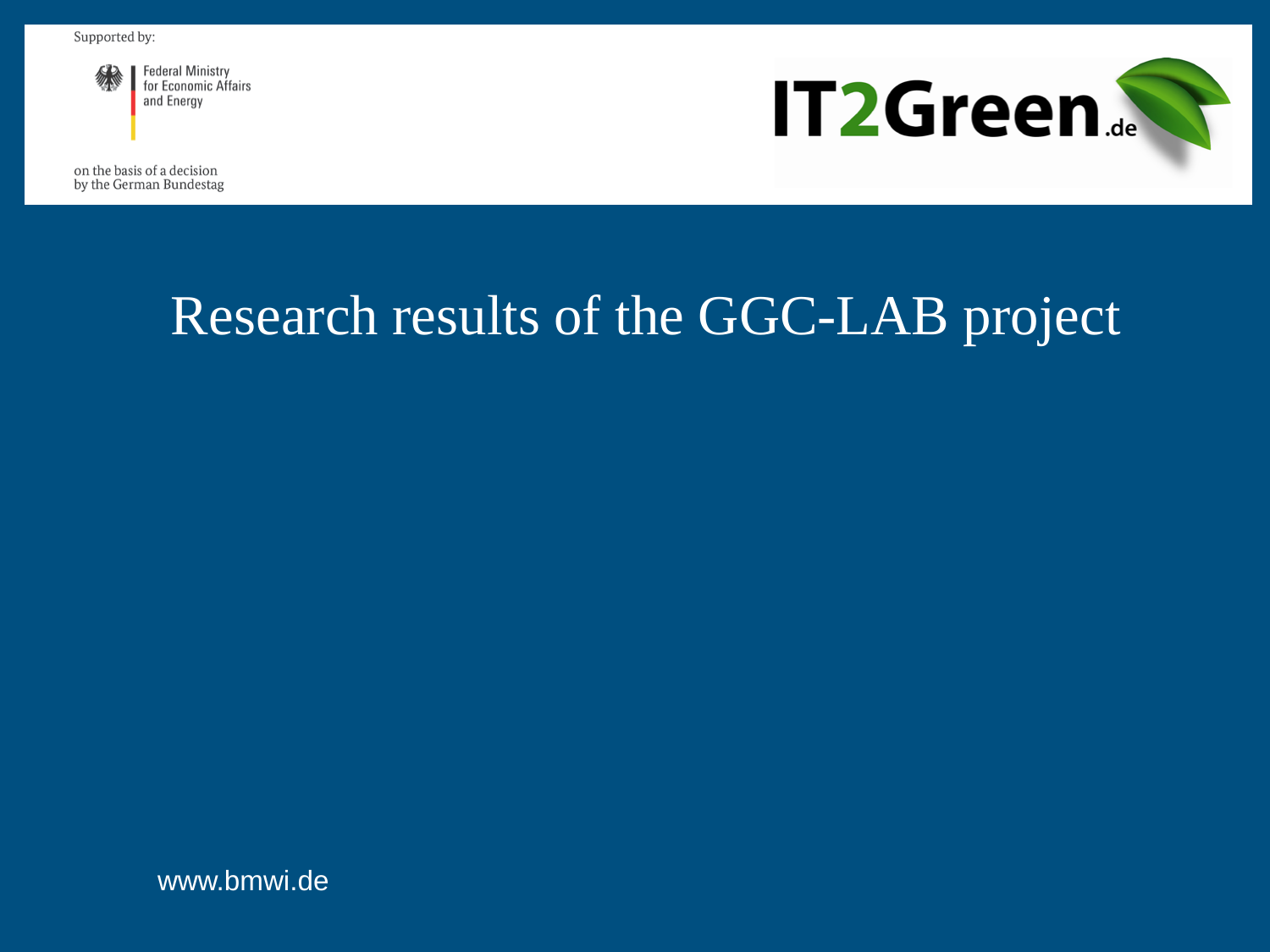

**IT2Green...** 

on the basis of a decision by the German Bundestag

#### Project summary

| Project title:    | <b>GGC-LAB - Government Green Cloud Laboratory</b>      |
|-------------------|---------------------------------------------------------|
| <b>BMWi</b> code: | 01 ME 11035A                                            |
| Term:             | $01/06/2011$ to $30/11/2014$                            |
| Consortium:       | regio iT - Gesellschaft für Informationstechnologie mbH |
|                   | <b>Dataport</b>                                         |
|                   | kom21 - Municipal Area Data Centre Hesse                |
|                   | Brandenburg IT service providers (ZIT-BB)               |
|                   | <b>StoneOne AG</b>                                      |
|                   | <b>Technical University of Berlin</b>                   |
| Project director: | Bernhard Barz, regio IT                                 |
| Website:          | www.ggc-lab.de                                          |
|                   |                                                         |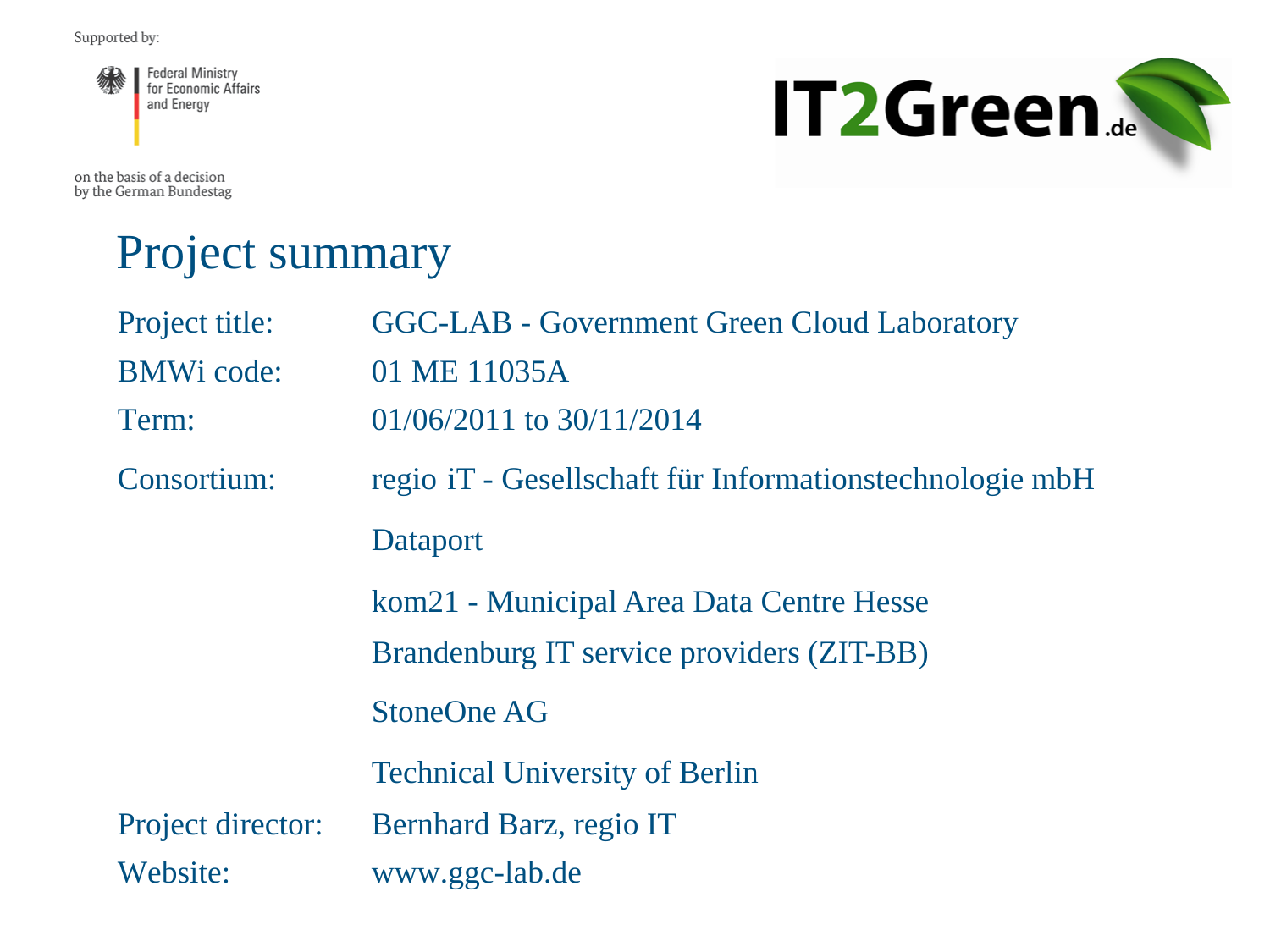

**IT2Green.** 

on the basis of a decision by the German Bundestag

## Research topics

Analysis of relevant factors for the realization of energy-efficient cloud computing in the public sector:

- Assessment of the cloud capability of municipal application software
- Legal framework for the load shift between facilities in different locations (in different states)
- Incentives such as variable electricity prices, renewable energy use

Development of methods for the control system and targeted shifting of IT loads among multiple data centres:

- Comprehensive measurement of power consumption in participating data centres
- Use optimisation of the capabilities of a data centre network
- Potential of pooling of IT resources across data centres
- Performance indicators in support of an effective control system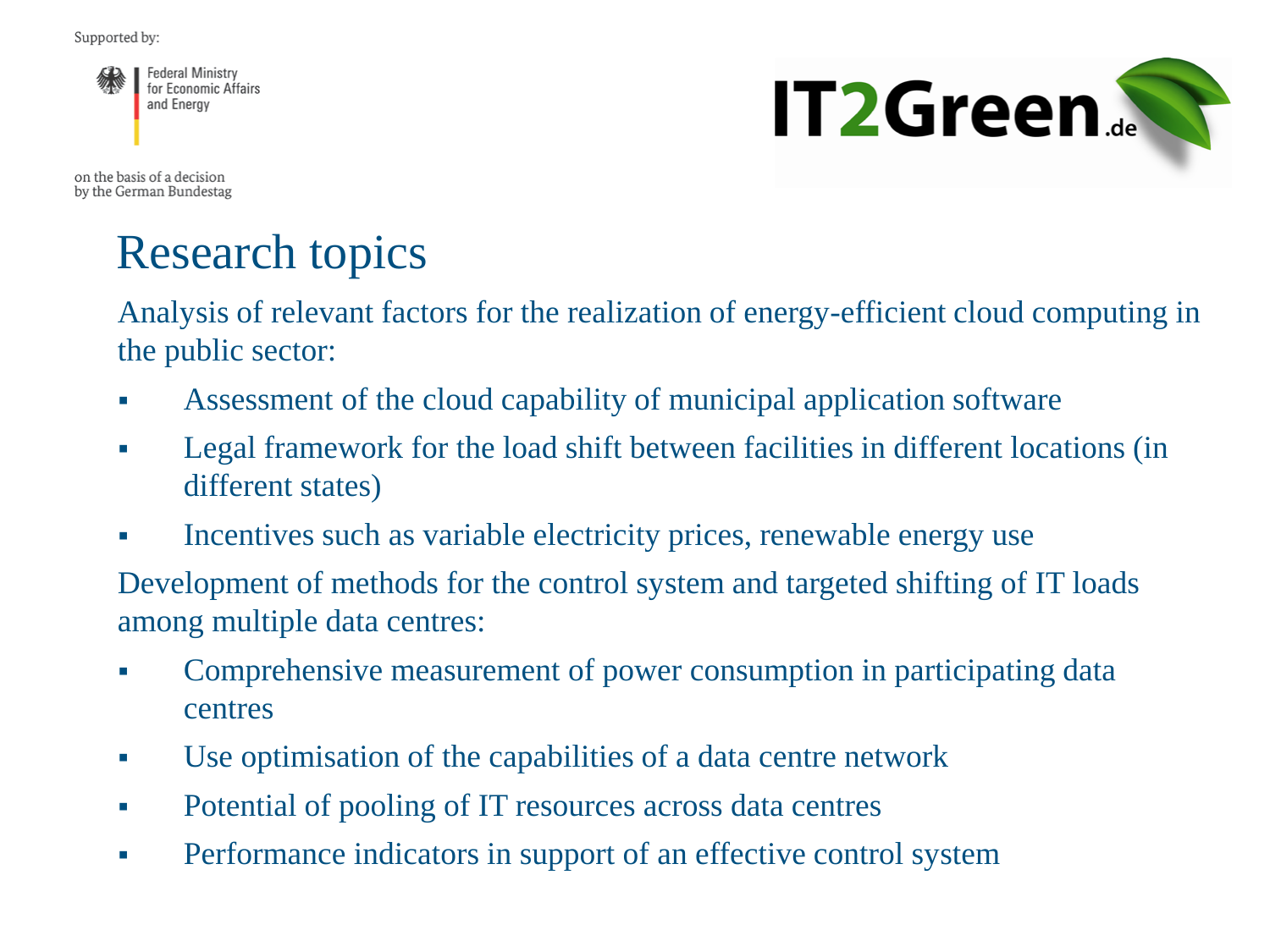**Federal Ministry** for Economic Affairs and Energy

on the basis of a decision by the German Bundestag



## Cloud-capable municipal specialised applications

In this project the cloud capability of municipal specialised applications, that is, the use of these applications through a web/browser interface, is investigated:

- Currently very few municipal specialised applications are cloud capable
- There is also a great number of software solutions for similar specialised applications (low compatibility, structures that grew up over time)
- Virtualisation of specialised applications is currently only very limited due to data protection and safety regulations
- Specialised applications typically run on dedicated servers, with the result that some have a utilization of only 2%
- There is high theoretical potential for reducing the number of physical servers (consolidation) and thus improving energy efficiency, if such a move would be allowed by procurement as well as data protection rules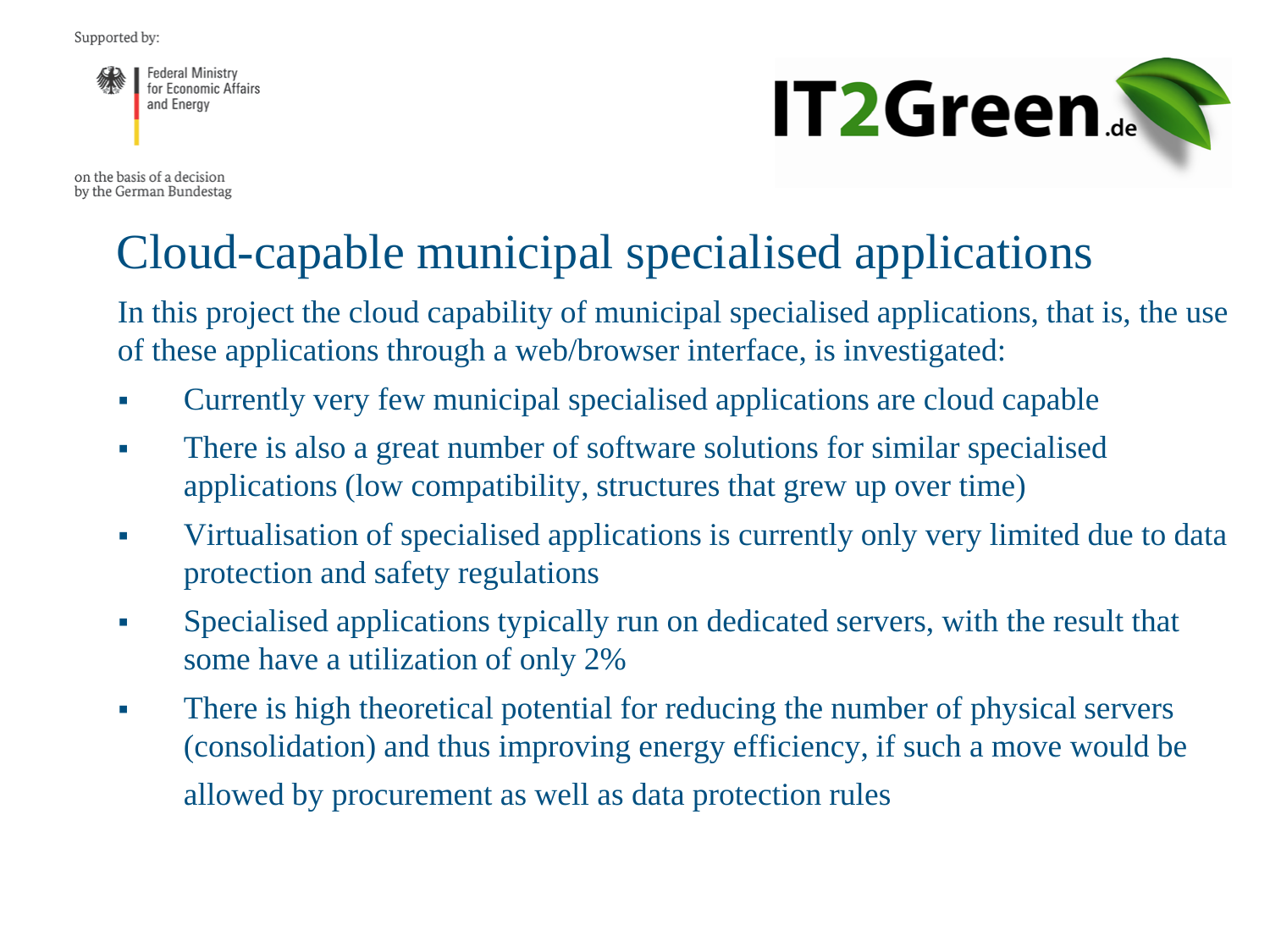**Federal Ministry** for Economic Affairs and Energy

on the basis of a decision by the German Bundestag



## Analysis of the legal framework

In the project, the legal framework for targeted migration of municipal specialist applications was examined:

- The load shift (migration) between spatially separated and institutionally different data centres in itself is not a problem as long as the requirements of procurement law, data protection and other contractual provisions are complied with
- Data protection laws currently do not allow IT-based processing of personal data or its transfer from the municipal level to the state or federal level. Commingling of data of different states must be avoided under all circumstances
- Outsourcing of specialist applications to data centres of the private sector (IT service provider working on behalf of a municipality or state) is also inhibited for social and tax law reasons, along with data protection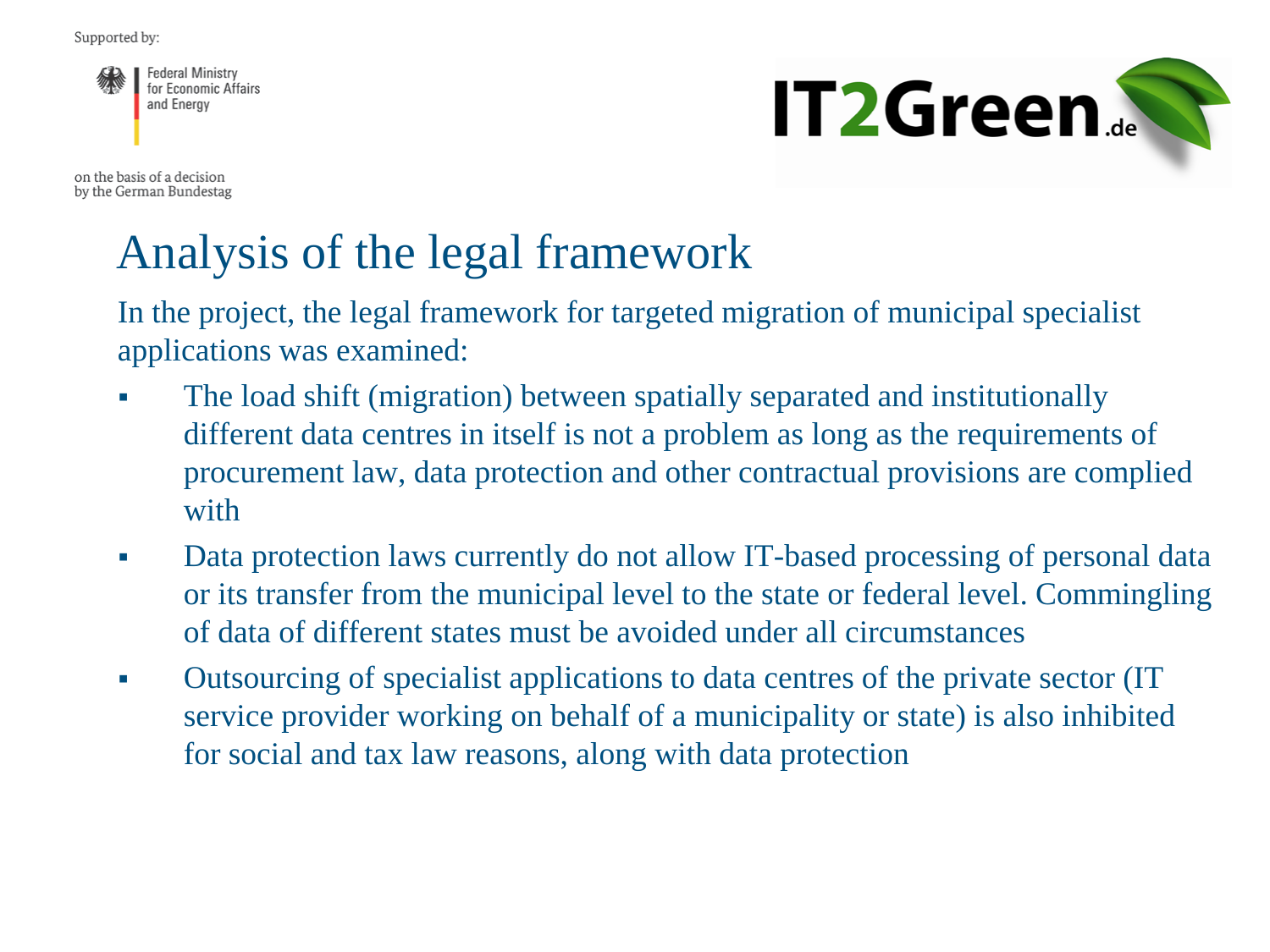**Federal Ministry** for Economic Affairs and Energy

**IT2Green...** 

on the basis of a decision by the German Bundestag

## Cloud network and process sequences

Models of process sequences and organisational structures were drafted among the cloud participants:

- An actor/role model which reflects the interaction among themselves of all the providers and their roles. Based on this model, the control mechanism and incentive system is to be developed
- A collection of cloud application scenarios and a customer list of requirements will serve as a basis for the incentive system
- A behaviour diagram for the control mechanism is developed using UML notation and implemented in a manner proximate to the actual implementation
- A cloud value process model, in which the actor/role model is integrated and value-added services and support activities are shown (topics include software licenses and other costs)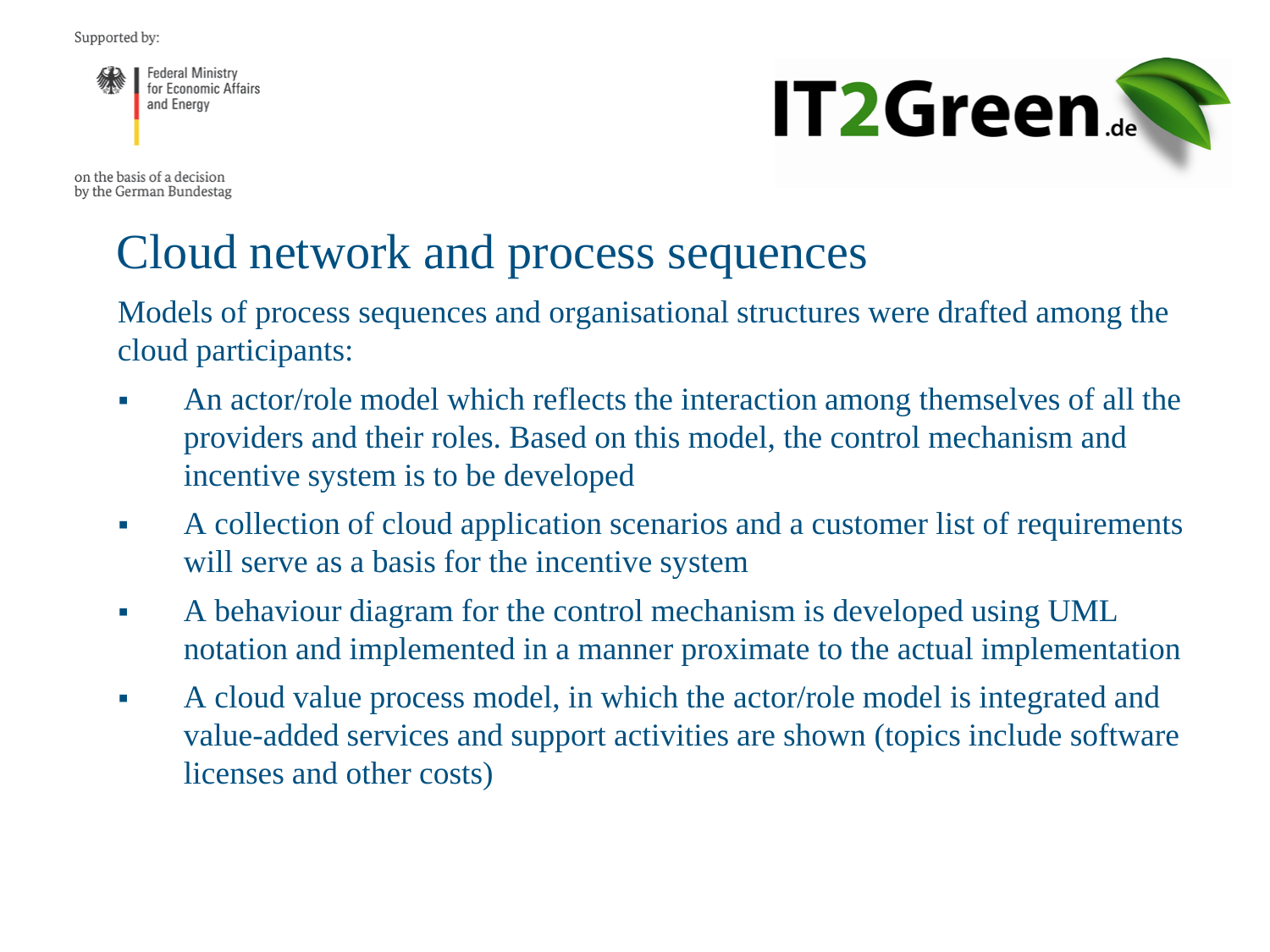**Federal Ministry** for Economic Affairs and Energy

on the basis of a decision by the German Bundestag



### Operating mode of the cloud network

The practical design of a cloud network was analysed:

- Network with partners in Berlin, Potsdam, Kassel, Aachen and Hamburg
- Network connection via encrypted Internet/VPN, as this is more cost-effective than a leased line or DOI (network management)
- Challenges include long signal propagation times  $(> 10\text{ms to} < 1000\text{ms})$ , which makes database applications (synchronisation) more difficult
- A distributed control system for the network was given priority. However, the benefits could not be quantified precisely
- **Extensive set of policies**
- Development of control indicators and resource controllers
- Selection of three specialised applications for testing migration:
	- PTRAVEL (travel expense report)
	- Votemanager (elections)
	- VOIS (residence registration)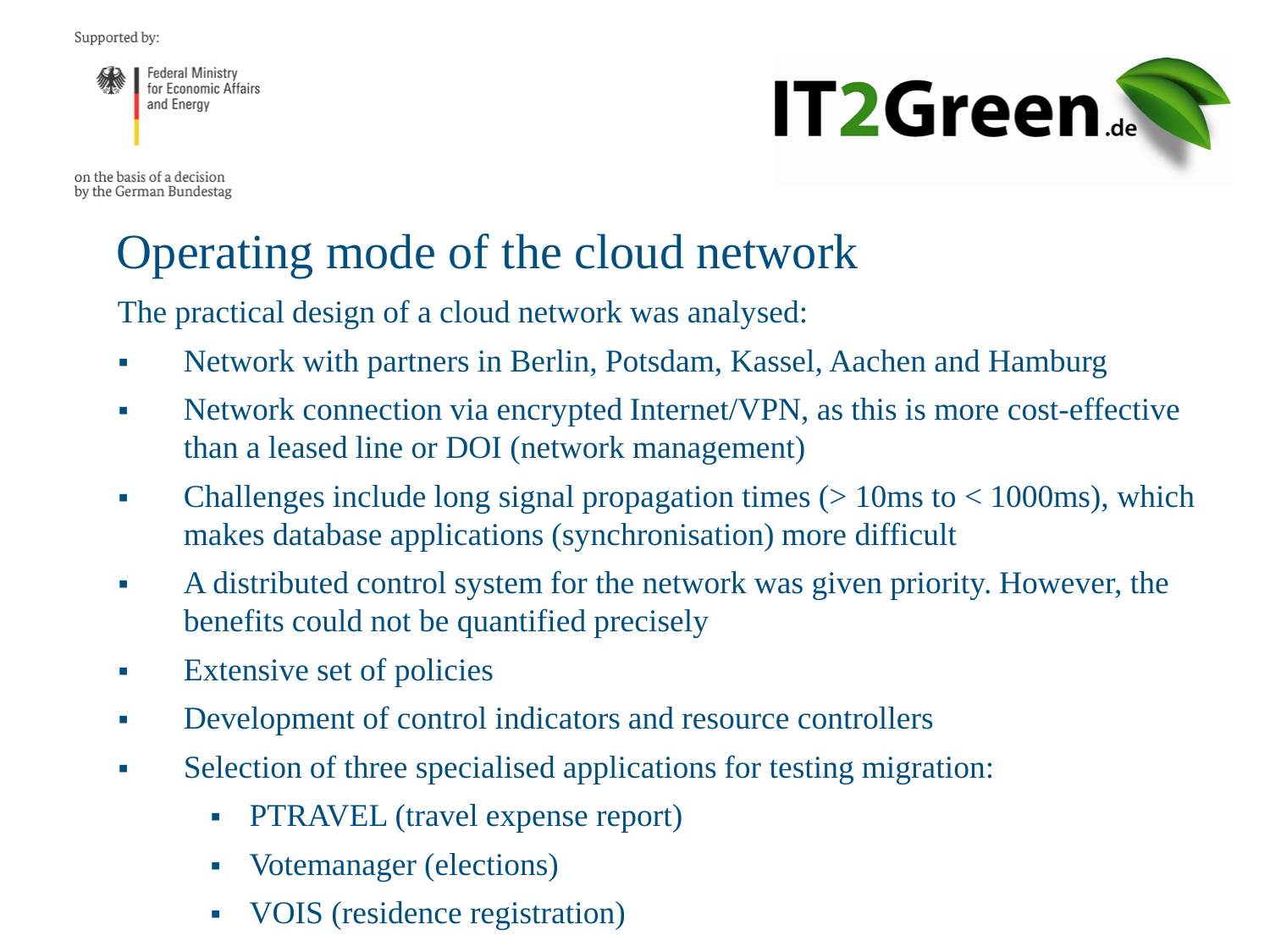**Federal Ministry** for Economic Affairs and Energy



on the basis of a decision by the German Bundestag

## Technical development of the GGC laboratory environment

The investigation of the energy efficiency of a data centre network (Community Cloud / Green Government Cloud) was implemented in a separate laboratory environment in parallel to production operation of the data centres involved:

- Design of the sub-cloud, including:
	- Development of a resource controller (StoneOne AG)
	- Development of a reverse proxy based on nginx (regio iT)
	- Development of energy monitoring based on NAGIOS (regio iT)
- Definition of policies for the control system (TU Berlin)
- Design and exemplary realisation of the cloud network (community cloud), including the complete logical network structure in the WAN (VPN) (Dataport)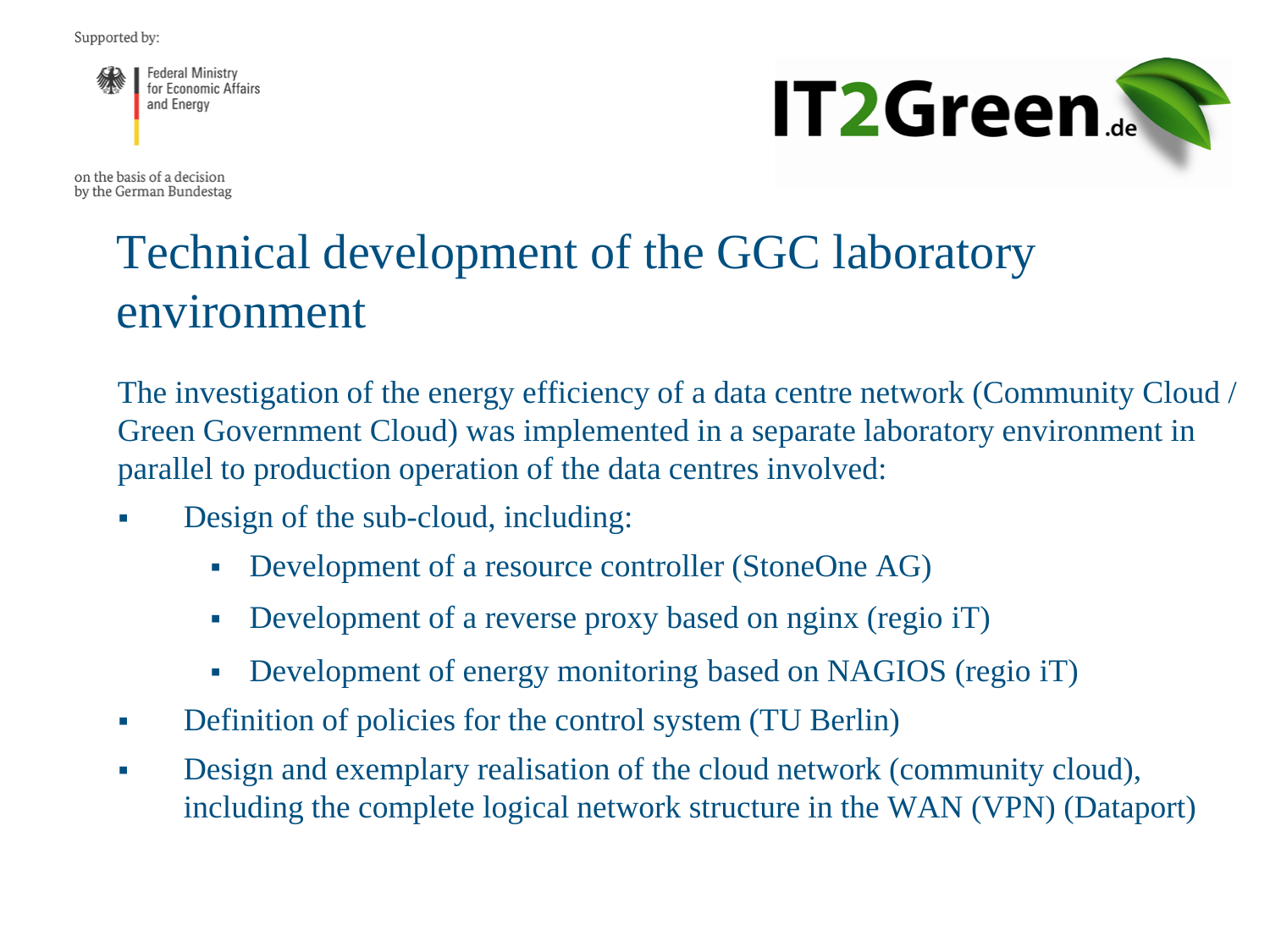**Federal Ministry** for Economic Affairs and Energy

on the basis of a decision by the German Bundestag



### Detailed measurement of electricity consumption

The survey of the energy requirements of functional IT systems and individual consumer groups forms the basis of the measurements

- At the beginning of the project, there was no monitoring system at any of the data centres (DC) that could provide the resource controller with all information (including power requirements) via a standardised interface
- The plans included measurement of IT loads and power consumption in four data centres, including calculation of PUE (Power Usage Effectiveness)
- Defining and locating the measuring points was extremely time consuming
- The system-wide monitoring system (based on Nagios) integrates different data sources, harmonises (time, format), stores the data and prepares it in the form of figures
- The measurement campaigns were up to one year (good data basis)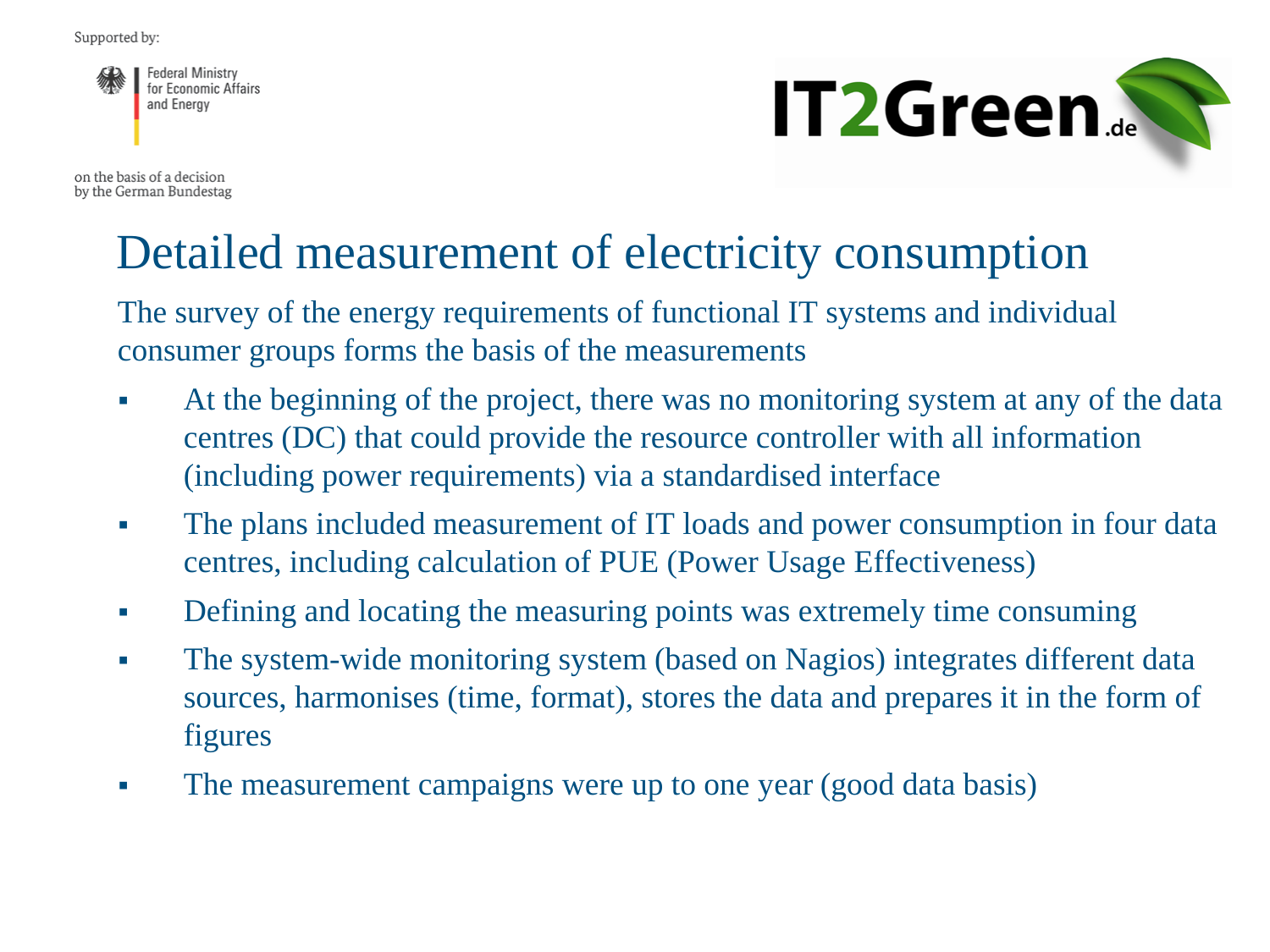**Federal Ministry** for Economic Affairs and Energy

on the basis of a decision by the German Bundestag



#### Evaluation of the measurement results

Significant measurement results:

- During the year, the power consumers in the data centre, including IT, cooling systems and free coolers, were not dynamic in their behaviour
- Over the months, there were regular periods of low utilization (metastable day/night cycles and working-day/weekend cycles)
- The total power consumption of the measured data centres usually increases only modestly during active daytime use. This is due to very low utilisation of IT resources and a permanent standby state
- Cooling is a significant energy consumer and responds to seasonal changes (summer/winter)

**Conclusion:** The measurement results were sobering in part, showing the low load adaptivity of the IT technology on the one hand and suboptimal design of the cooling infrastructure on the other